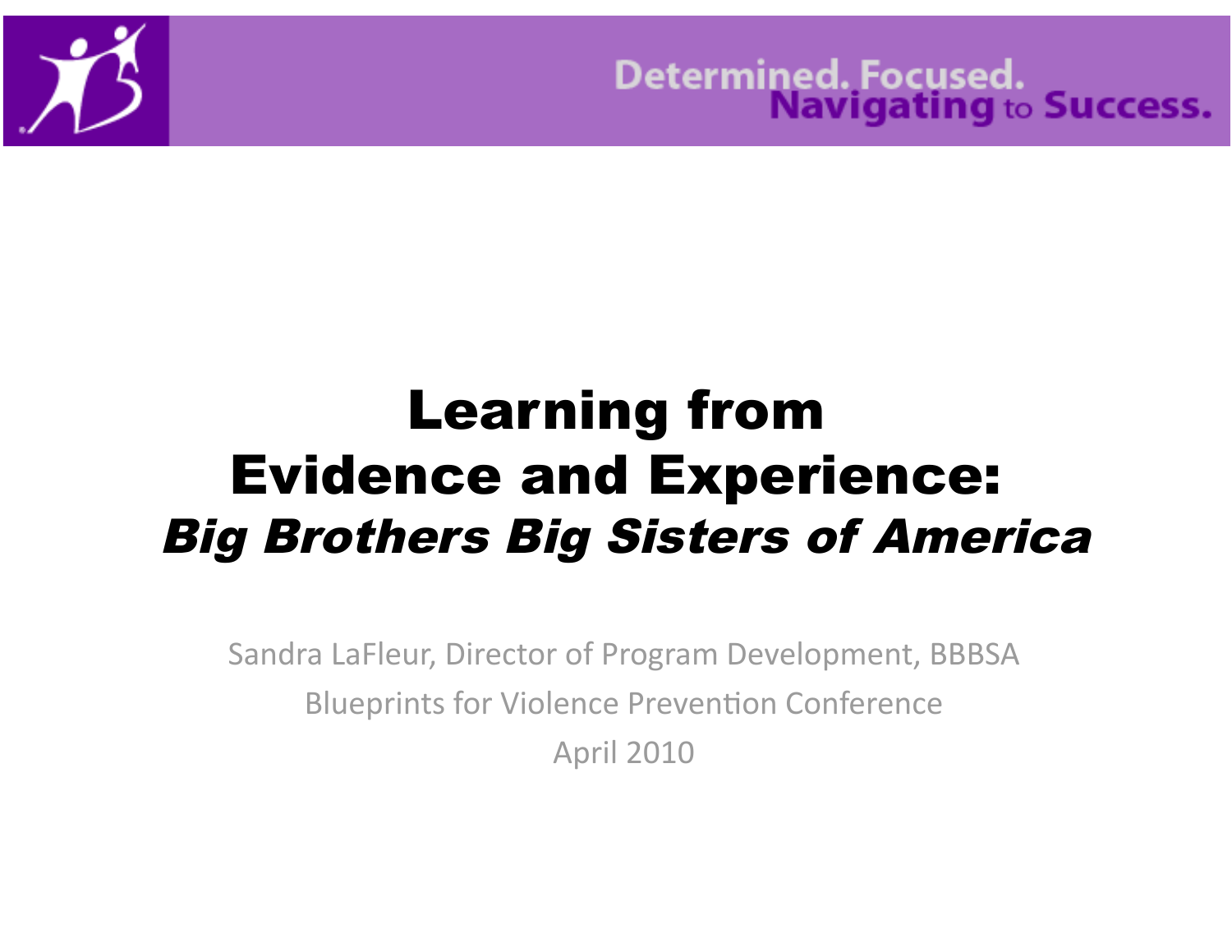

# Today's Objectives

- Review critical elements of the P/PV research
conducted
on
the
BBBS mentoring
model
- Discuss our progress over the last decade
to
bring
about
more
impacts for more of our Littles
- Share current efforts to stay evidencebased
"focused"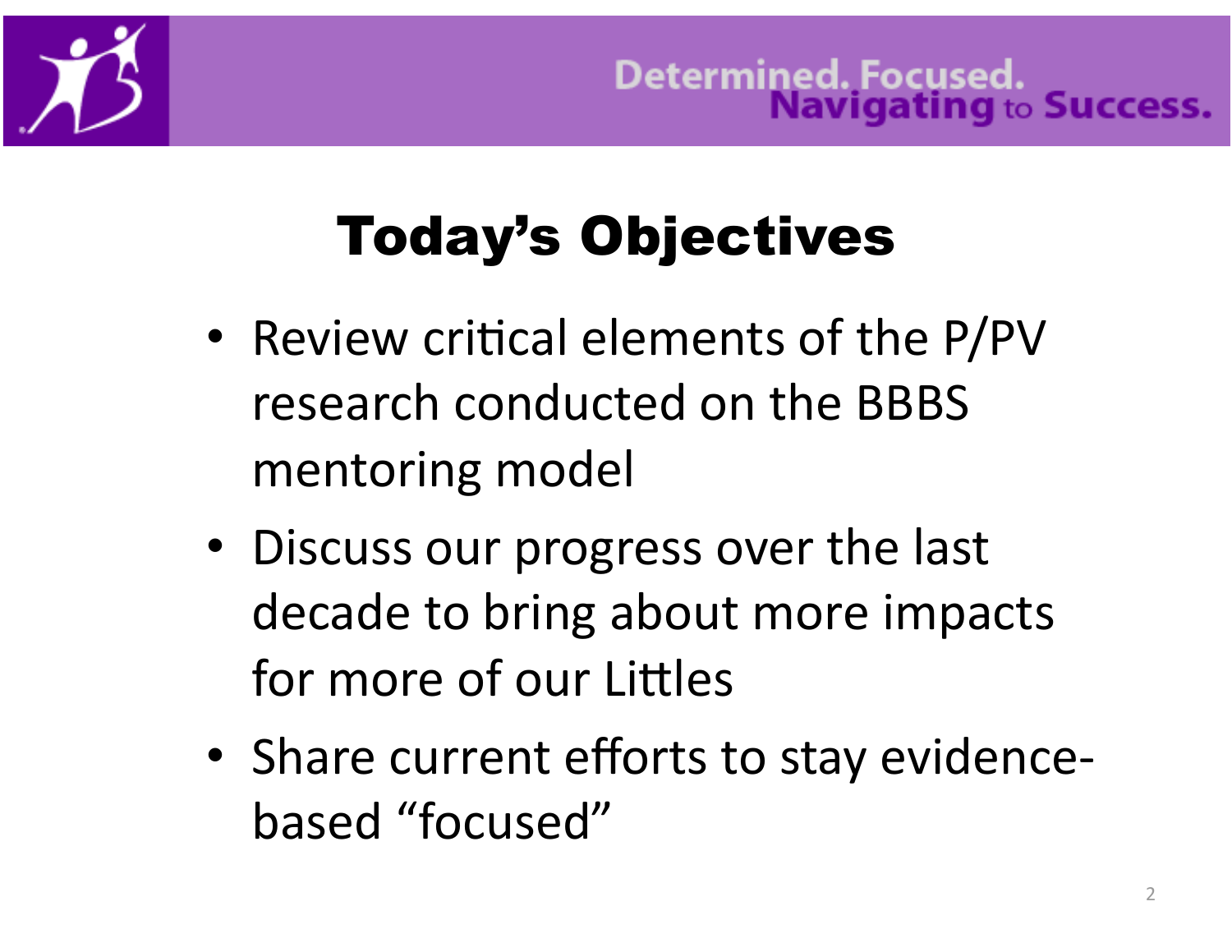

### About BBBSA:

- 1 national organization
- 380+
local
affiliates
- 5,000+ employees nationwide
- community‐based
and
school‐based program
types
- 245,000 total children served in 2009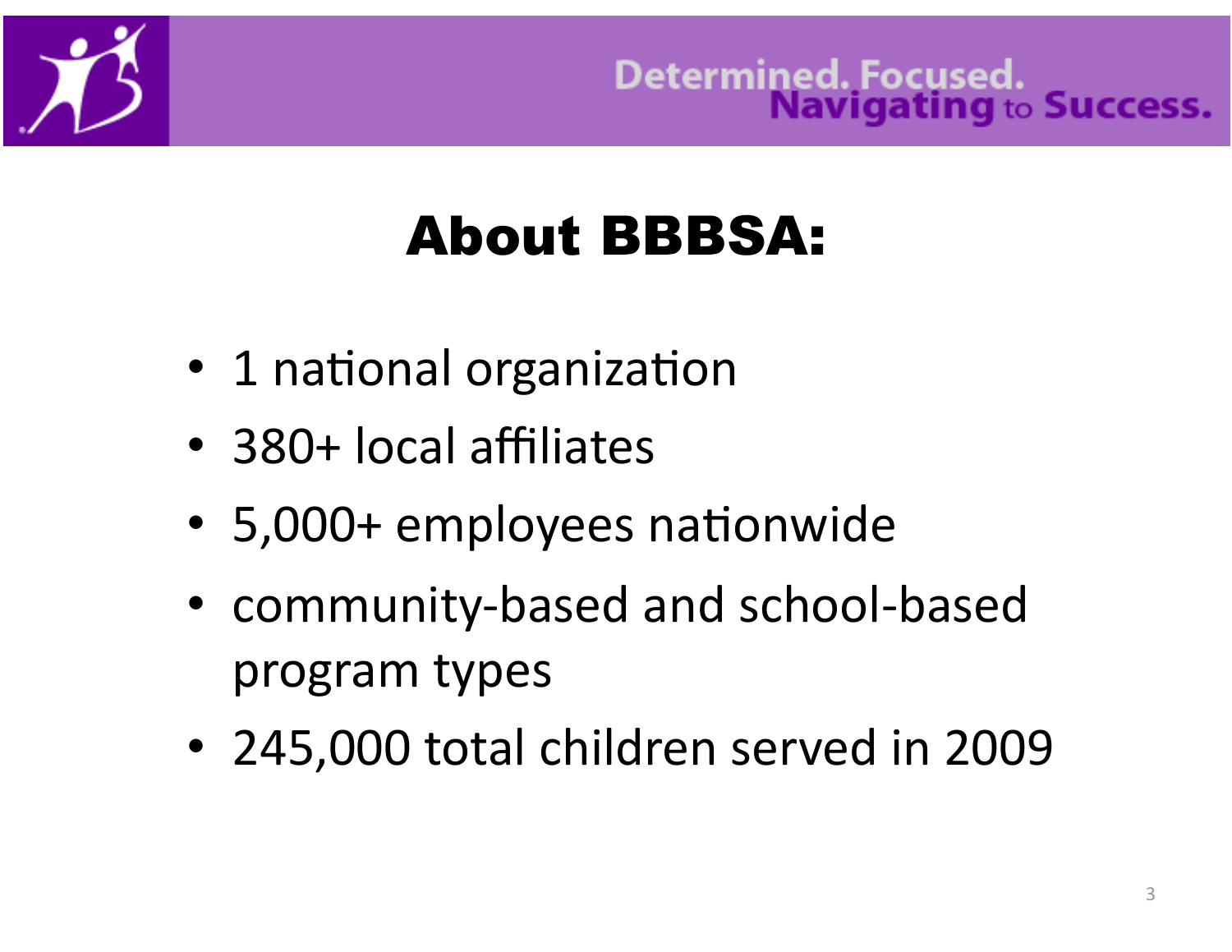

### **About our program:**

- National standards Standards of Practice
- Service Delivery Model framework of best practices built upon standards
- Priorities are:
	- Youth protection / child safety
	- Quality service yielding youth outcomes
	- Efficient and customer-centric experience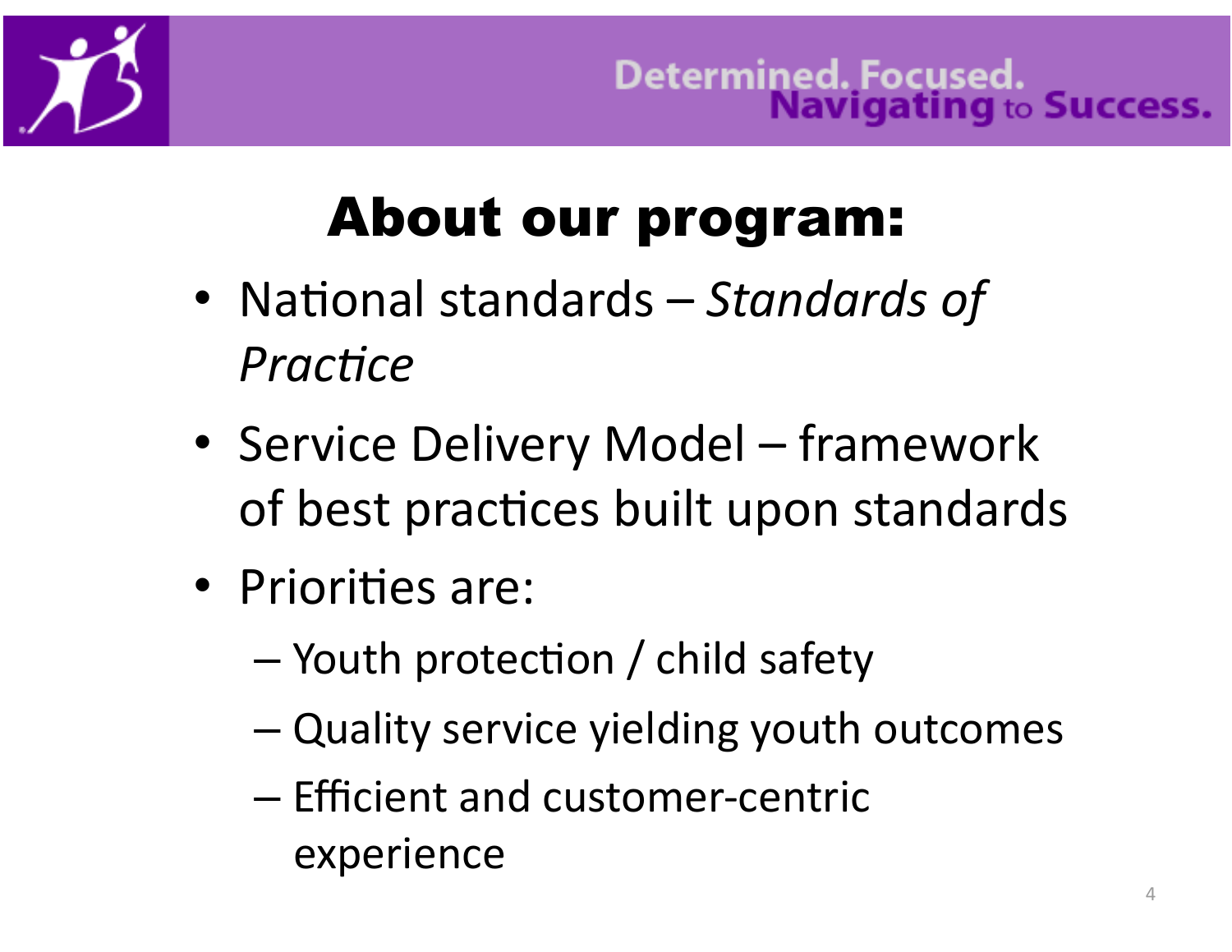# **Recognition and Support**

- Blueprints for Violence Prevention
- OJJDP
- $\bullet$  DOE
- SAMHSA
- Various foundations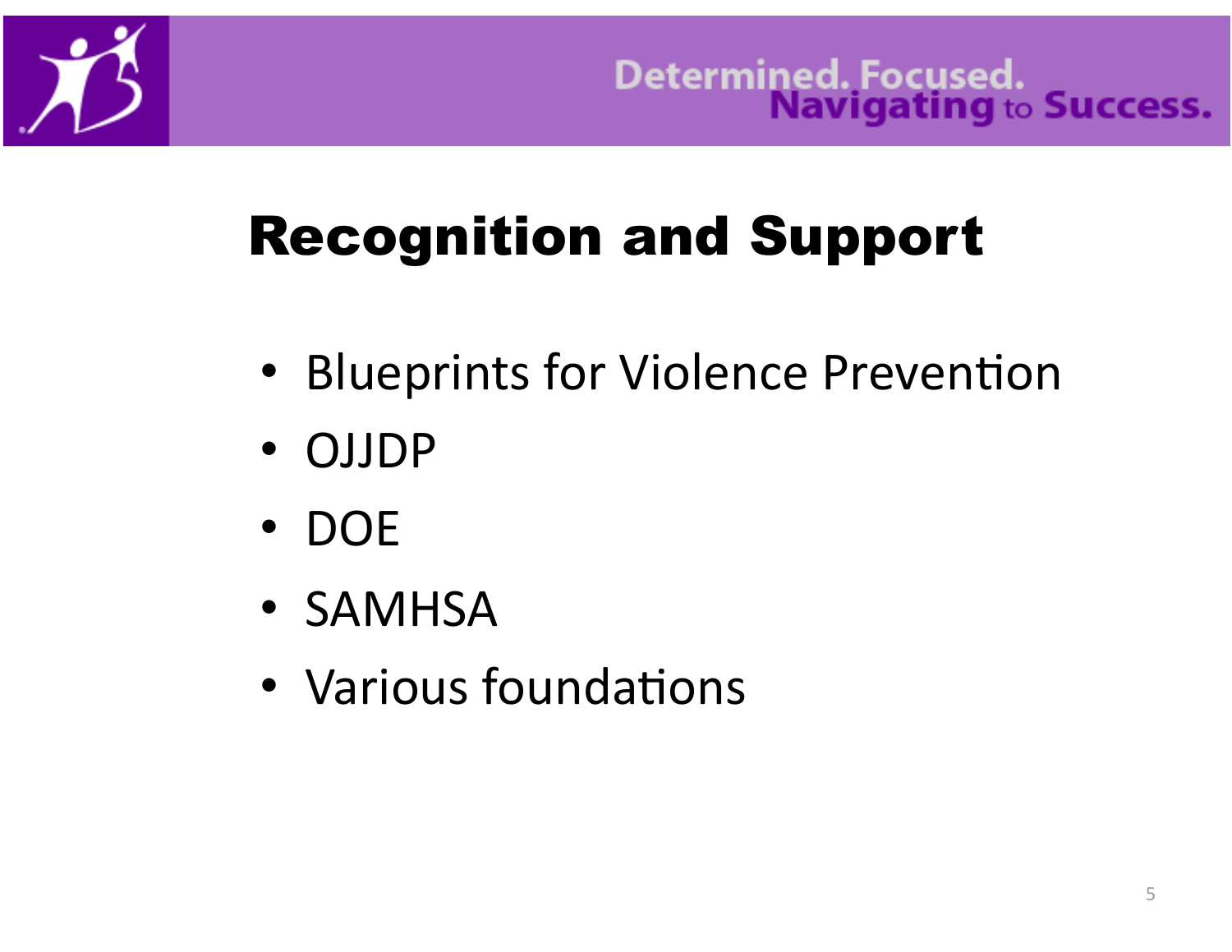

### Making A Difference: An Impact Study of BBBS

- Conducted by P/PV in the mid-1990's
- 1<sup>st</sup> study to provide scientifically credible evidence
that
BBBS
programs
have
many positive and socially important effects on youth
- Participation in BBBS led to important, observable changes in attitudes, perceptions, and behaviors of at-risk youth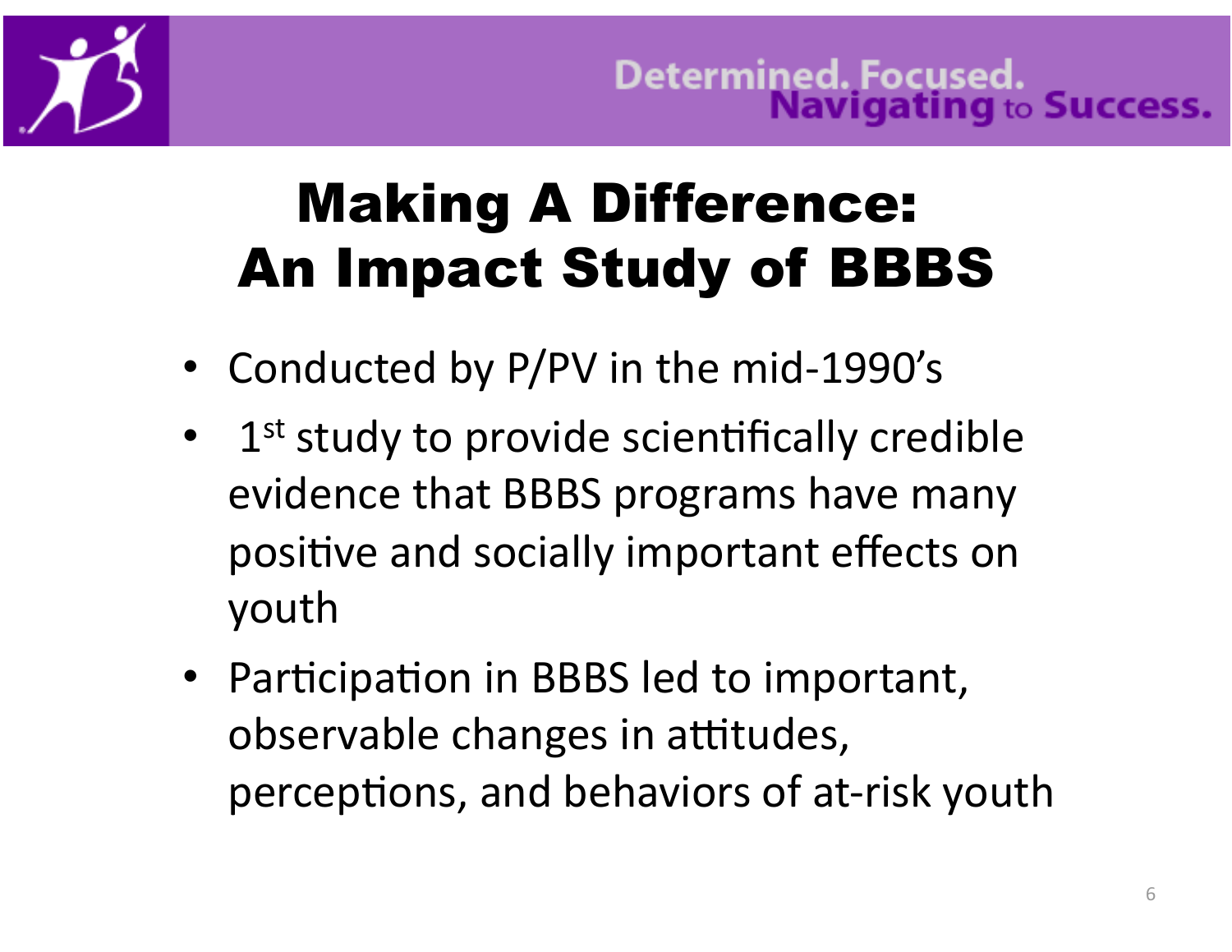

## The results?

- 46% less likely to start using illegal drugs
- 27% less likely to start drinking
- 32% less likely to hit others
- Improved school attendance and performance
- Improved attitudes towards completing schoolwork,
and
- Improved family and peer relationships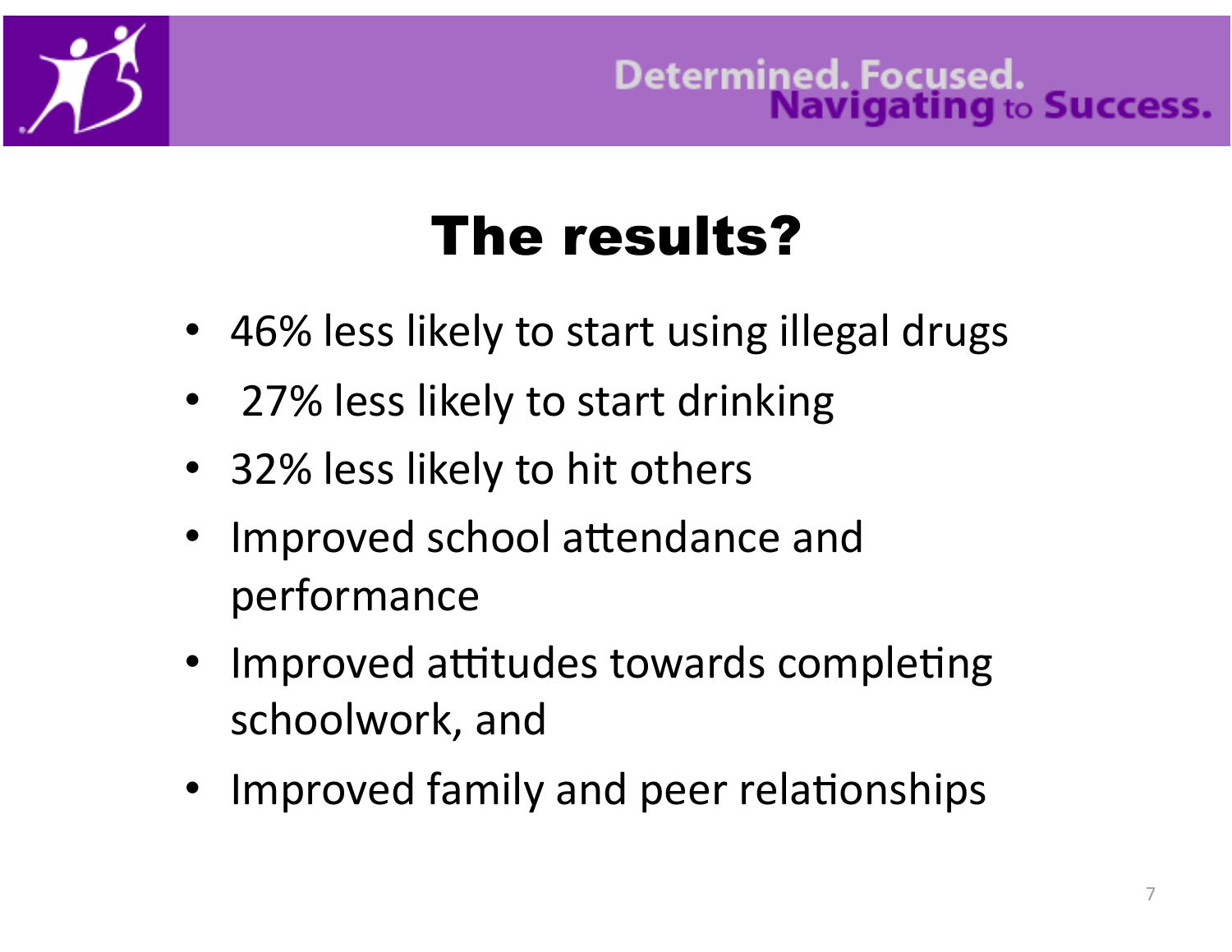# What produced these results?

- The one-to-one interaction
- The
program
infrastructure
	- Screening
	- $-$  Orientation/training
	- Match
	making
	process
	- Ongoing
	support
	and
	development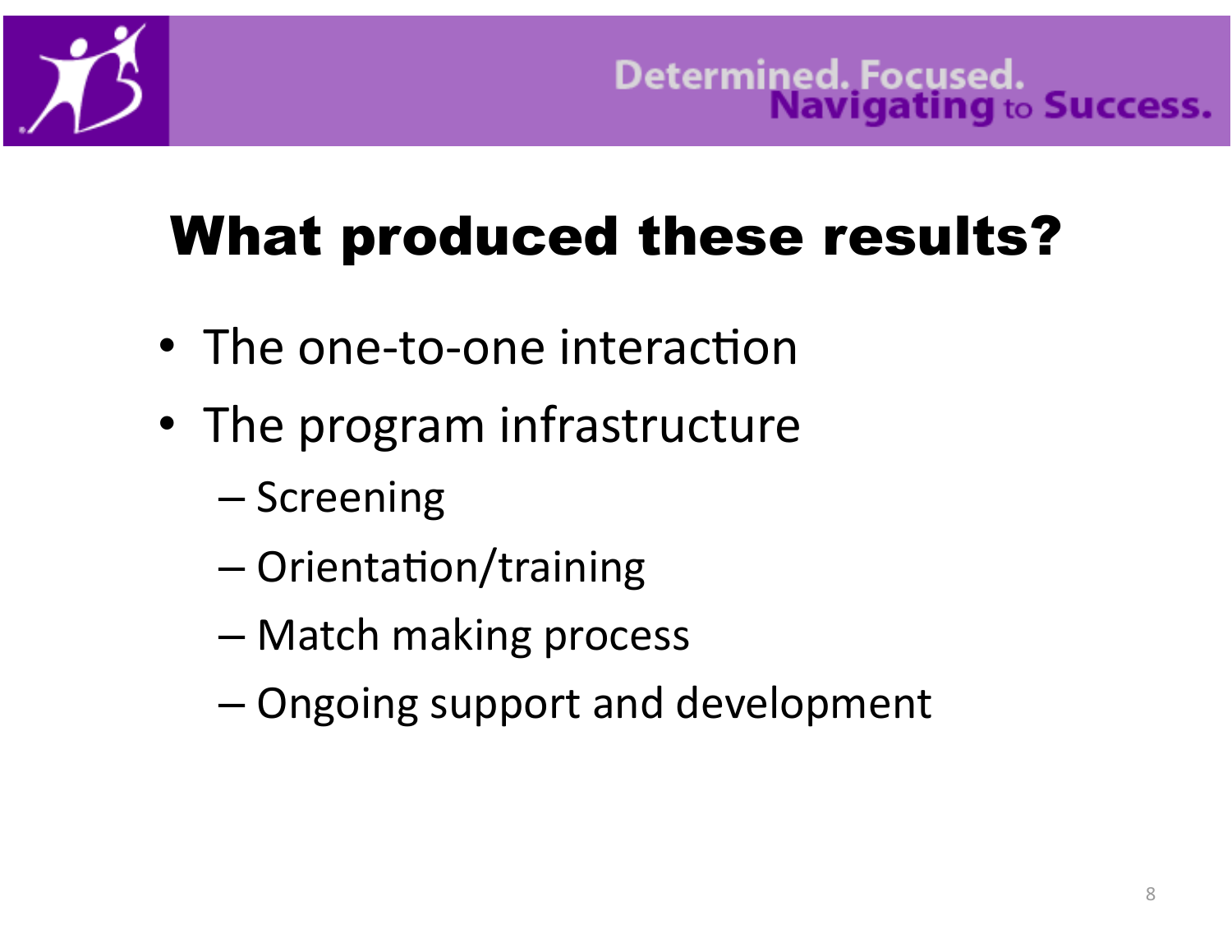

# And where are we today?

- How many: significant growth (75K
to
245K
TCS)
- Which ones: more intentional focus
on
"who"
we
serve
- How well: measuring outcomes is centerpiece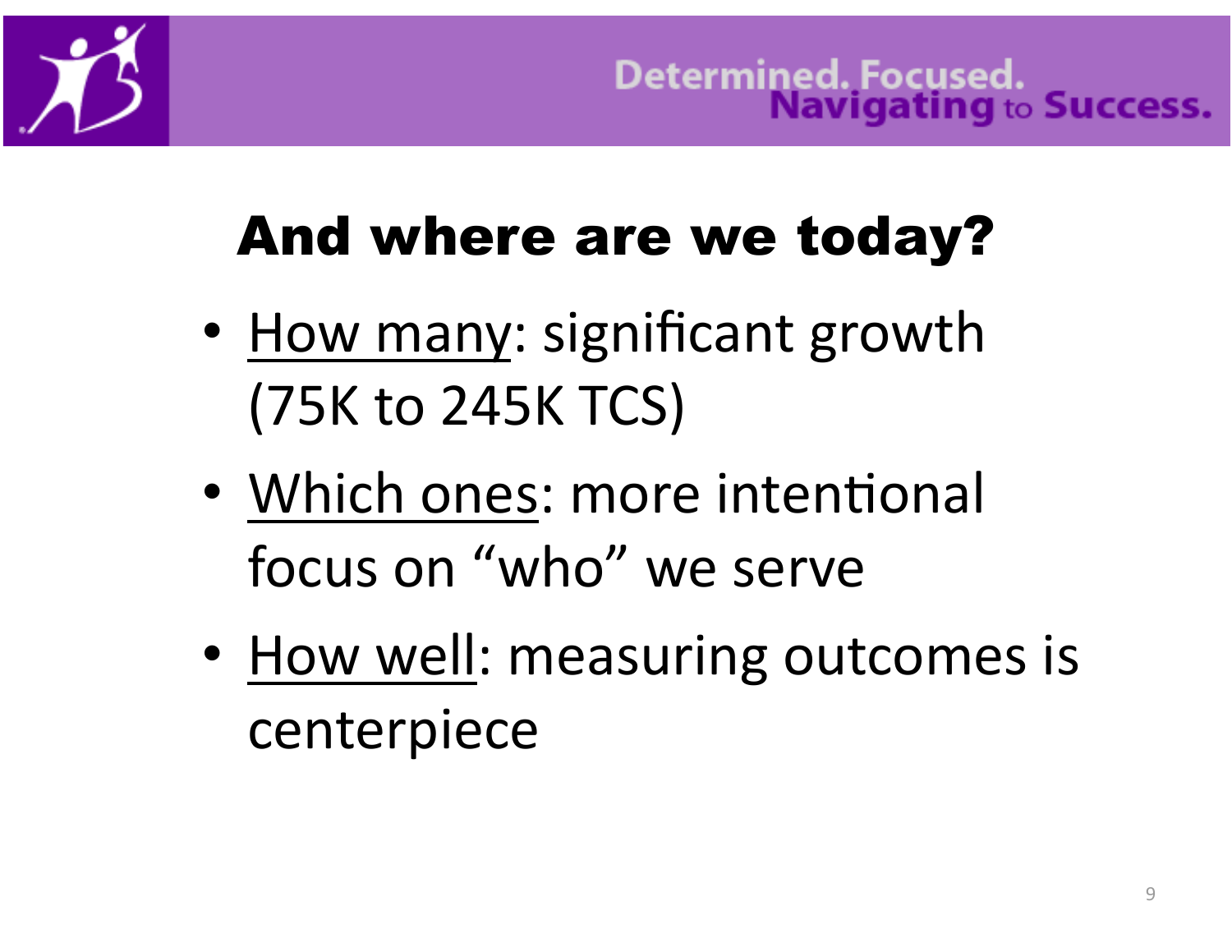# Our last decade's focus…

### **Operational excellence**

- Service Delivery System
	- Program
	- People
	- $-$  Platform
	- Performance management

### **Outcomes
measurement**

- Length of match
- Strength of match
- Youth outcomes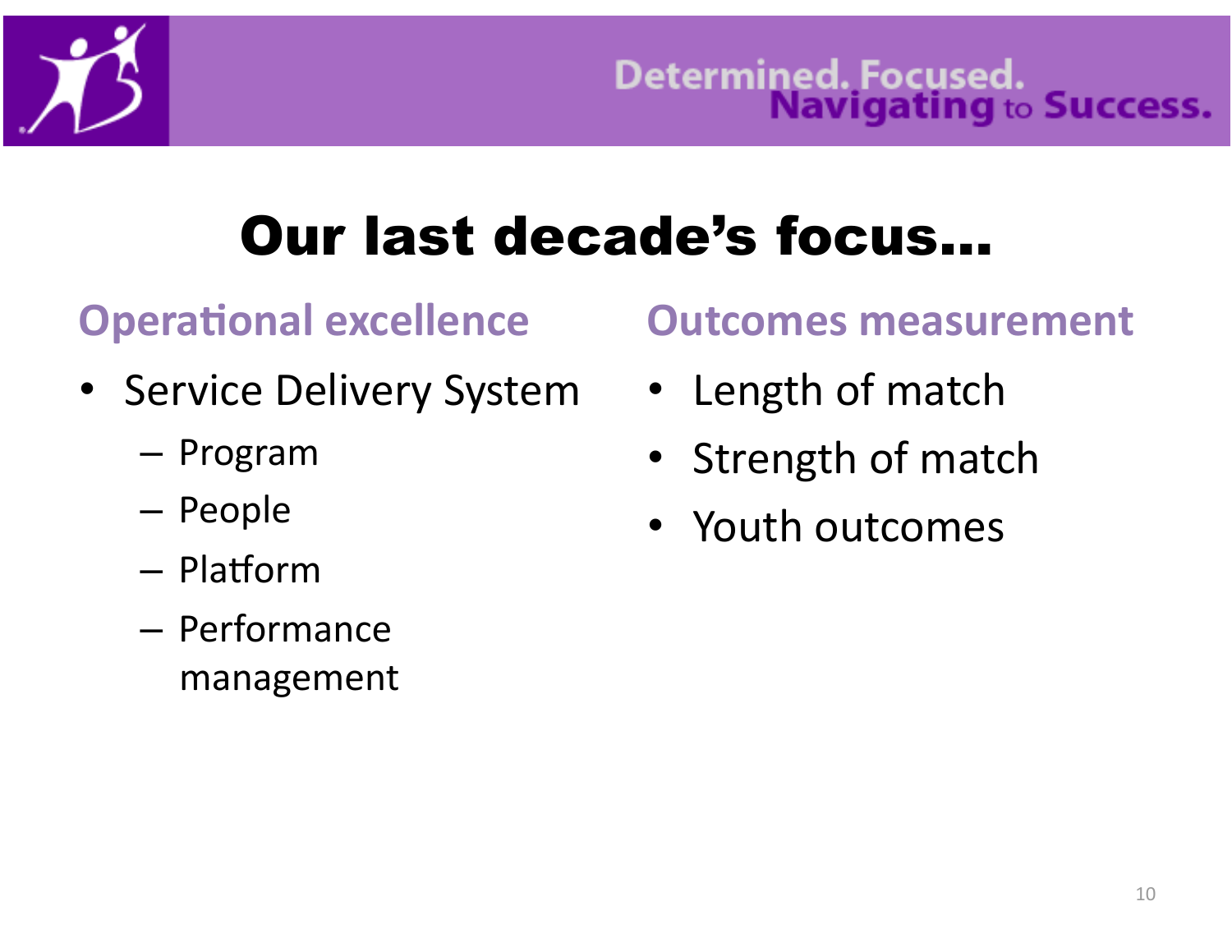

Determined. Focused.<br>Navigating to Success.

### **Achieving Operational Excellence: The Service Delivery System**

- The SDM  $-$  set of best practices that define our model
- Talent management program certification
- Technology AIM
- Performance management outputs, drivers, and outcomes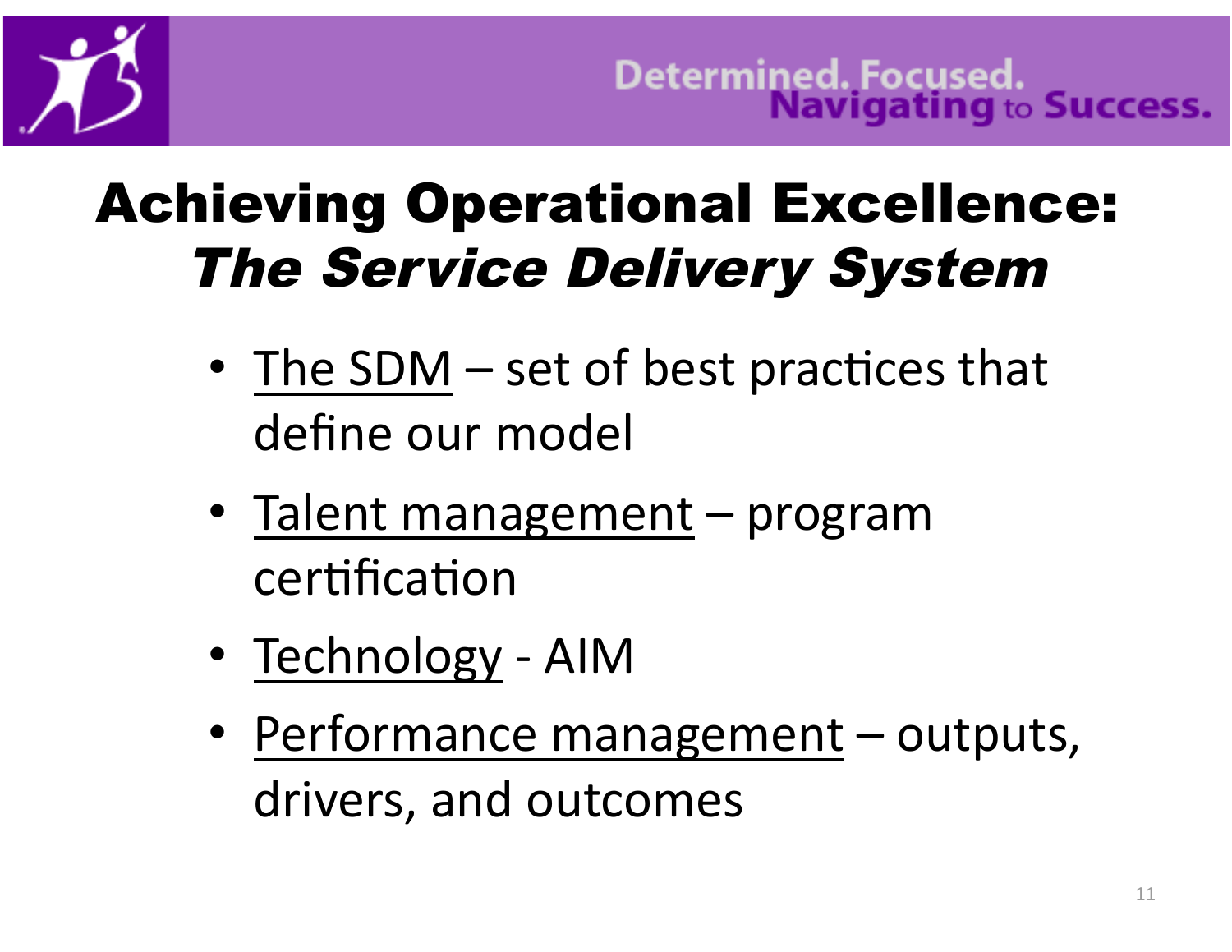# Program: Service Delivery Model

- Reinforces program elements present in
the
P/PV
study
- Covers areas of quality, youth protection, efficiency, and customer service
- In the process of revising key practices to
integrate
latest
evidence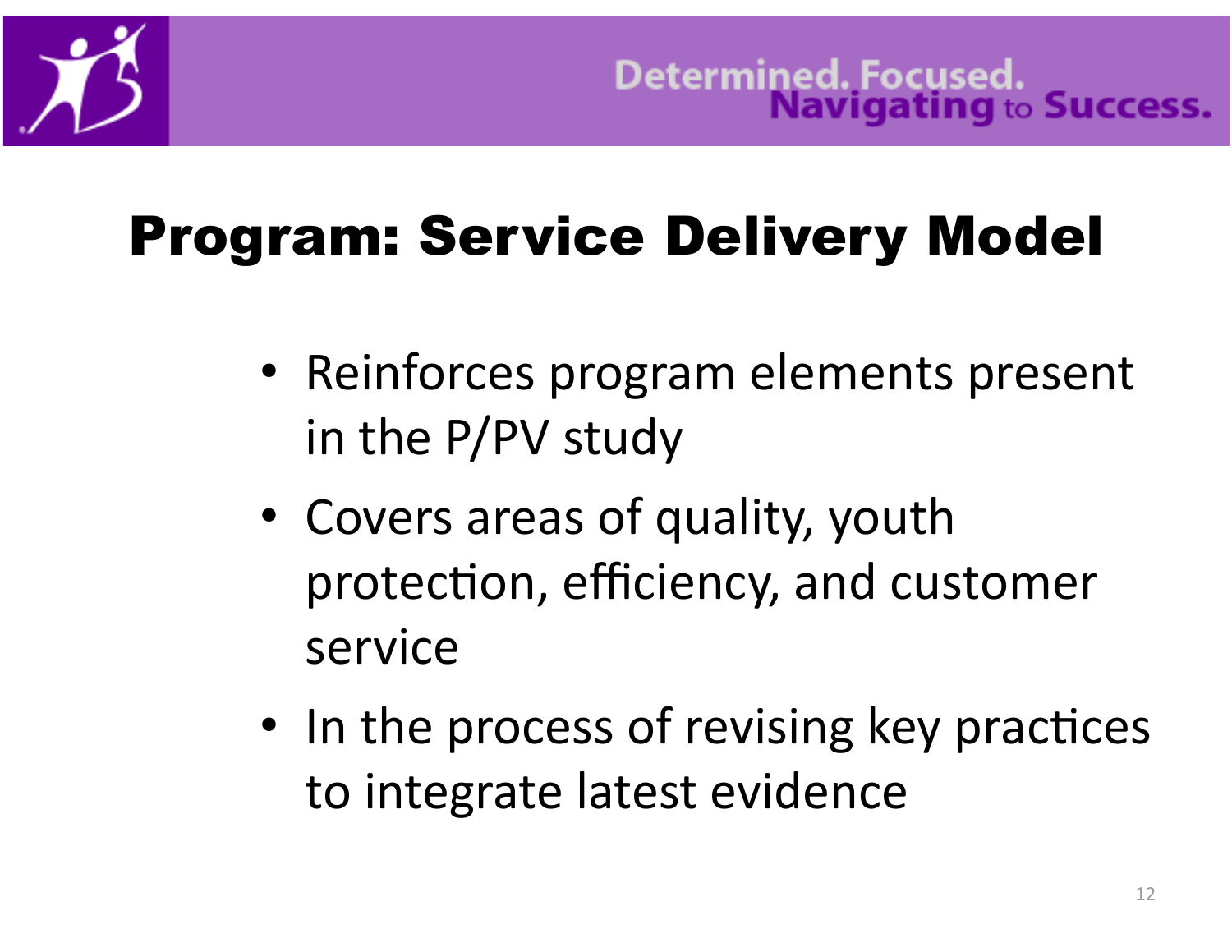

# People: Talent Management

- Program certification process
- Focus on skills and competencies required to effectively "do the job"
- 1 track for managers
- 1 track for line staff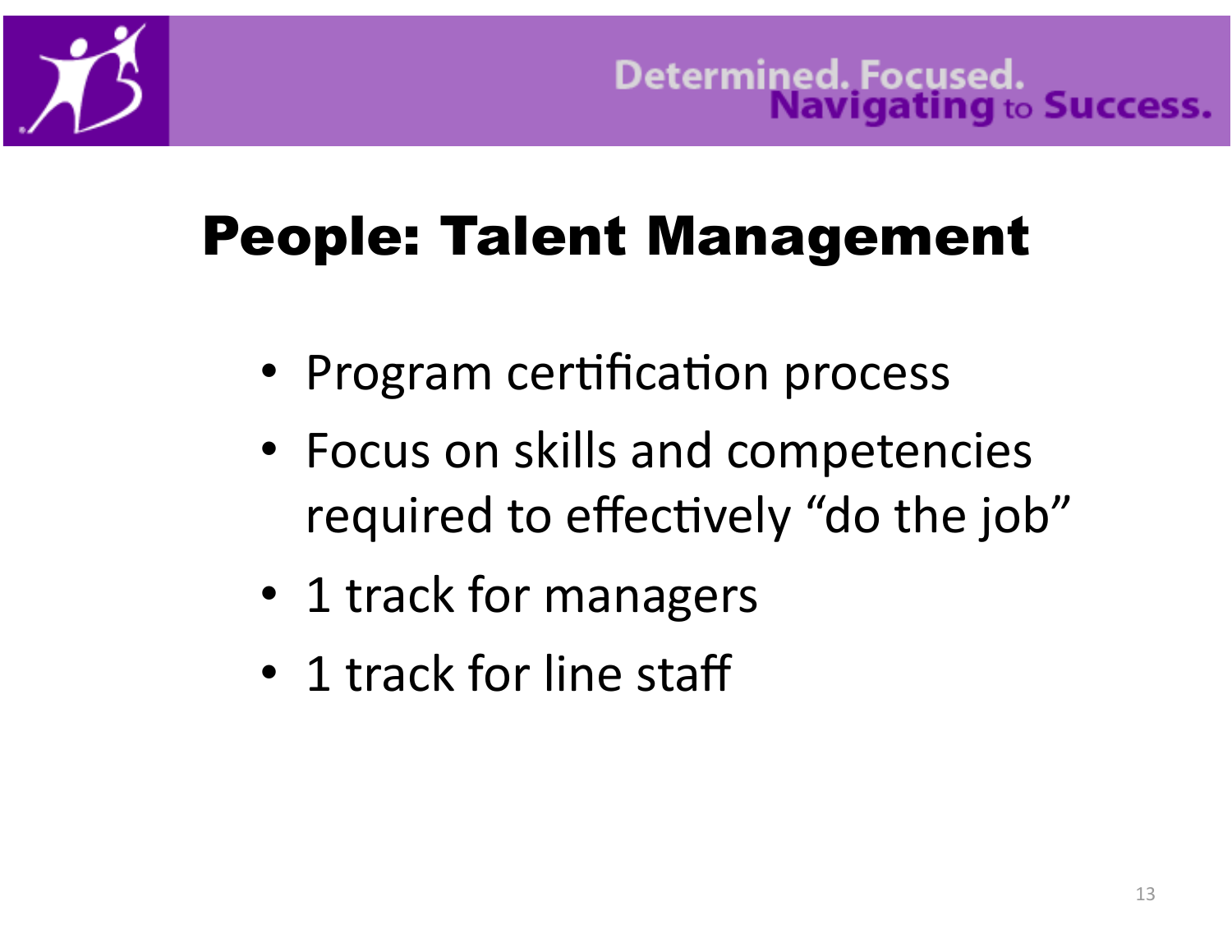

### Platform: AIM Agency Information Management

- National technology platform
- Designed upon workflow framework of
the
SDM
- Drives workflow and assists with performance
management
- Captures variety of critical data points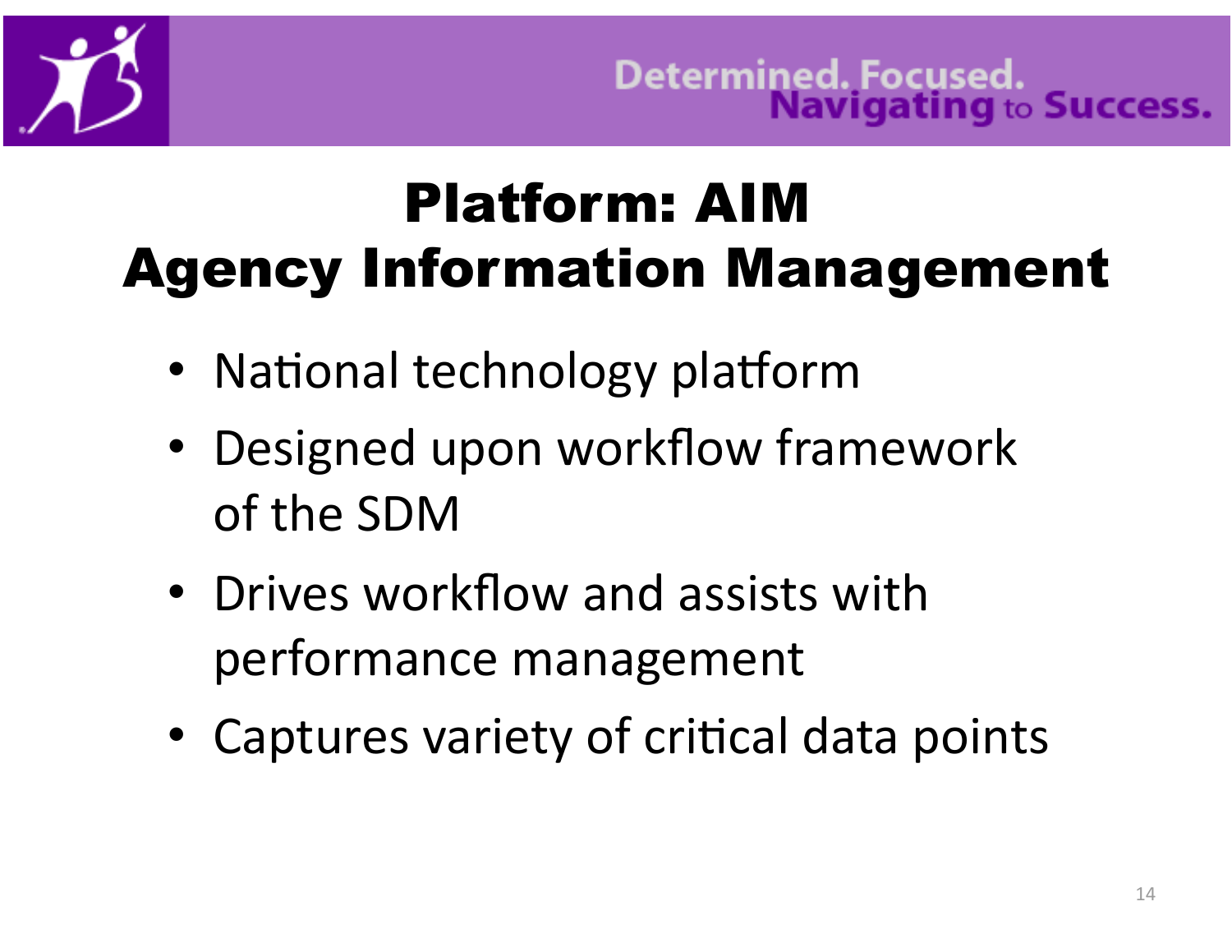

## Performance Management

- Is the "glue" of the SDS
- Ensures "fidelity" to the model (SDM)
- Focuses on processes and practices that
lead
to
the
right
drivers
and outcomes
	- Quality
	file
	reviews,
	match
	support compliance,
	etc.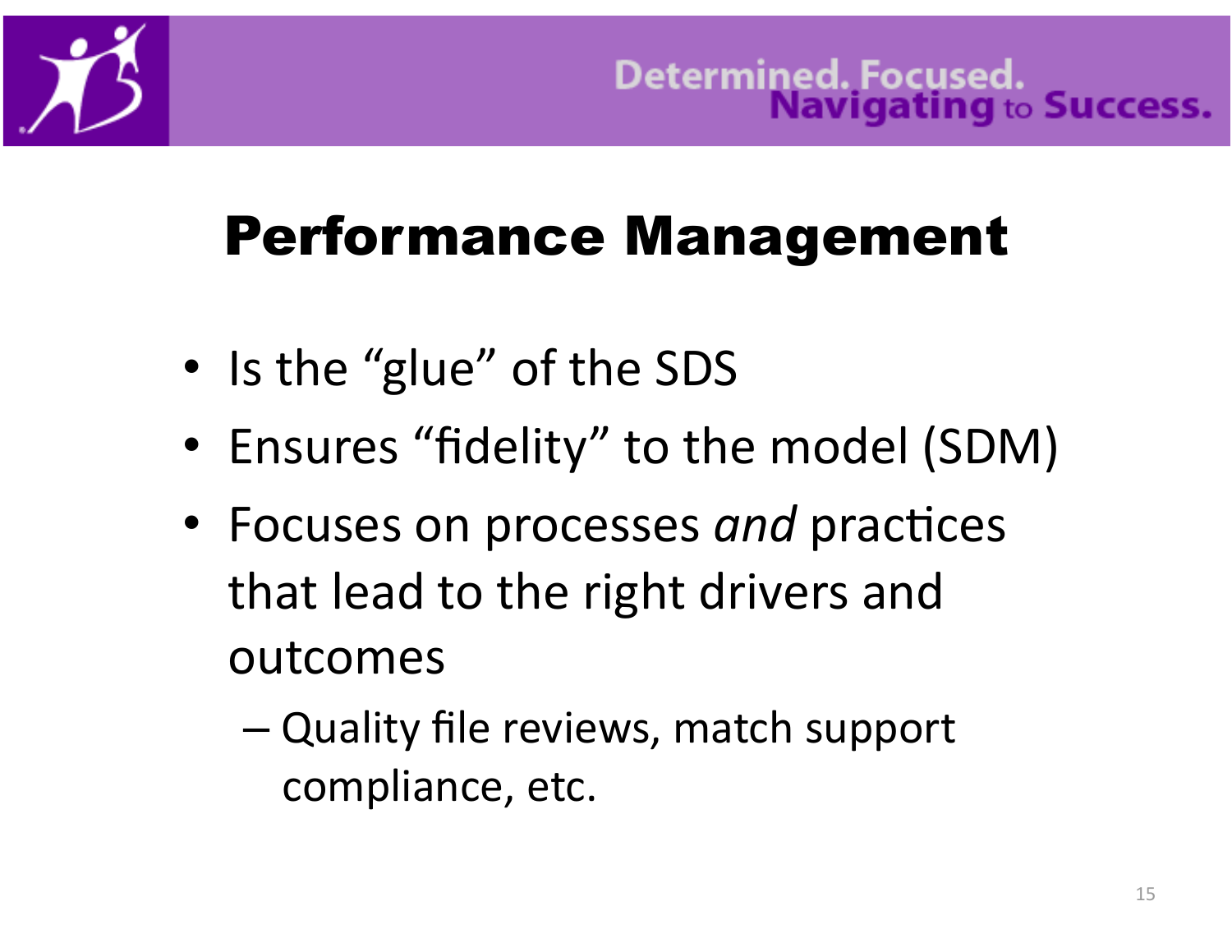# Outcome Evaluation System:

- Length of match
	- $-6$  and 12 month match retention rates
- Strength of match
	- Strength of Relationship survey
- Youth outcomes
	- Youth
	Outcomes
	Survey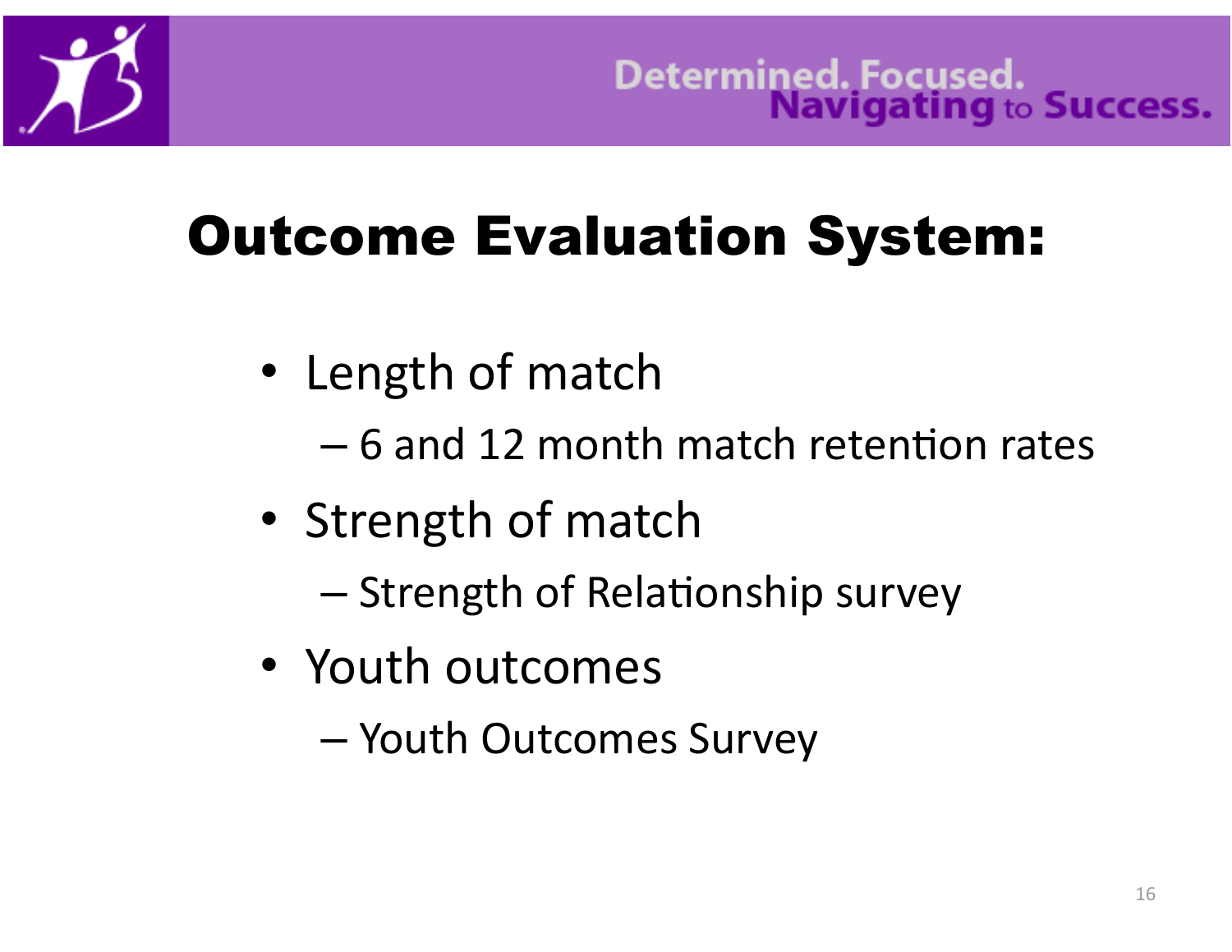### Longer matches…

- Average match length average length of matches at time of closure
- 6 month retention rate percentage of
matches
reaching
6
months
- 12 month retention rate  $-$  percentage of
matches
reaching
12
months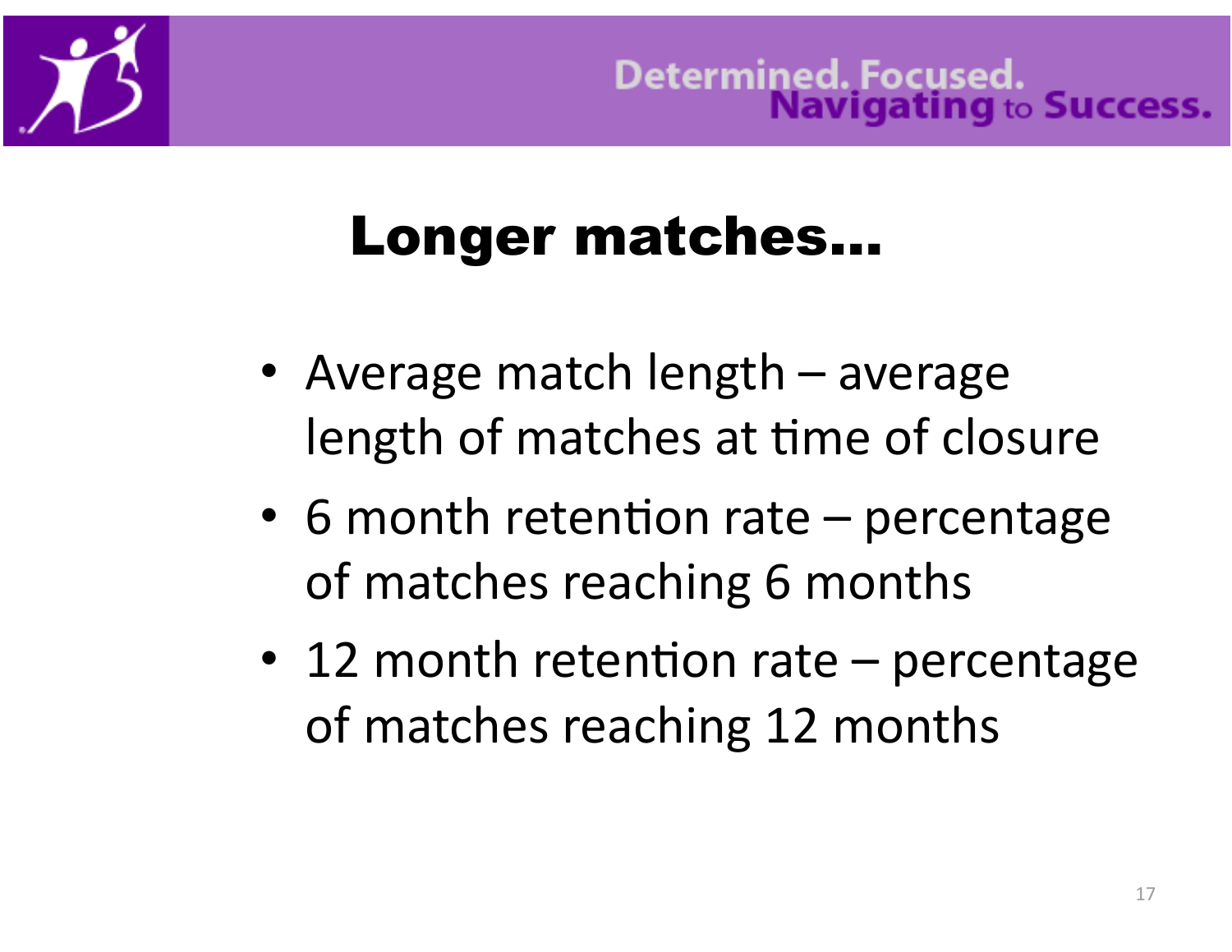

### Stronger matches…

- The Strength of Relationship tool (SoR) drives an evaluation process designed to capture data on relationship *qualities* that predict strength of relationship between Big and Little
	- For Littles: coping, disappointment, safety,
	importance,
	and
	closeness
	- For Bigs: connectedness, frustration, confidence,
	and
	closeness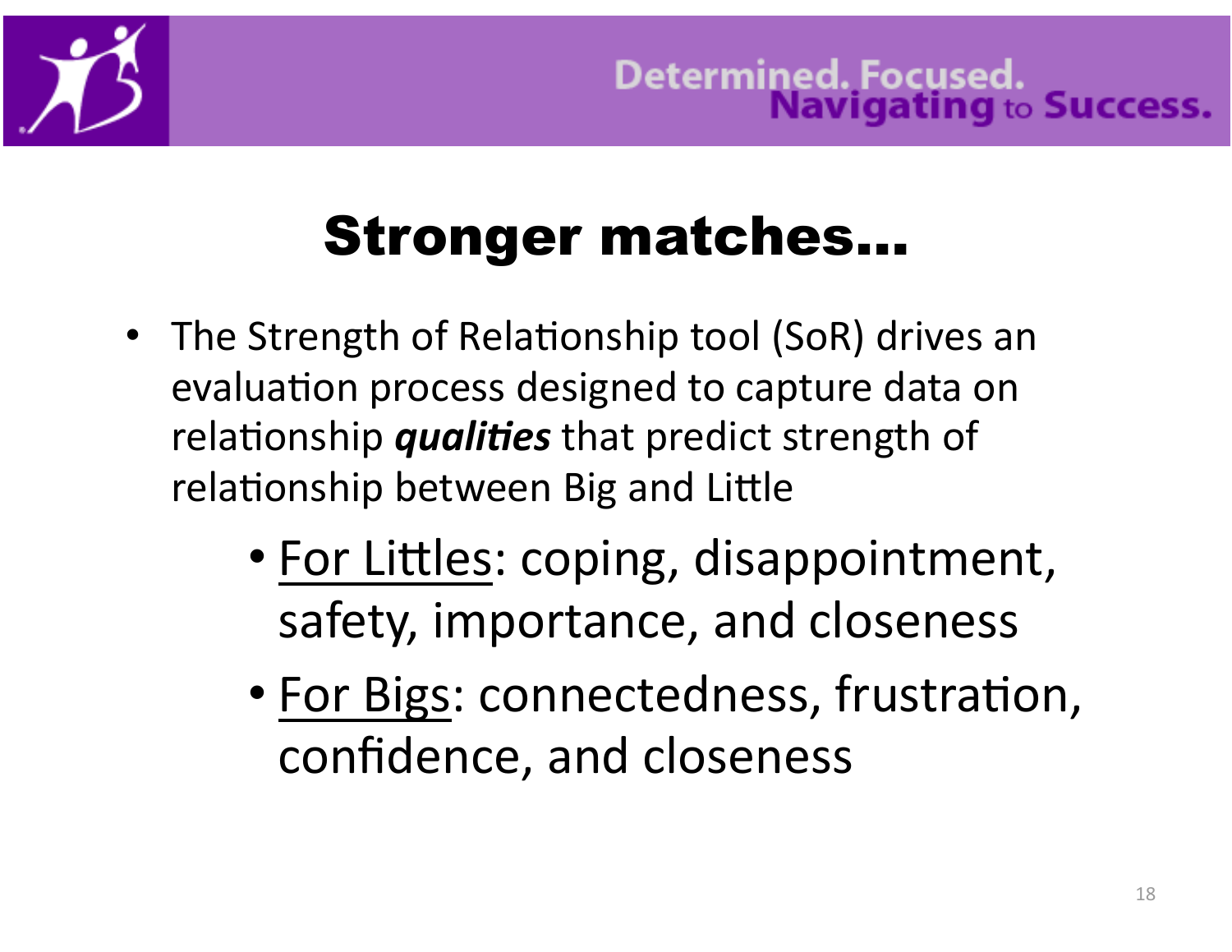

# Positive Youth Outcomes

- Youth Outcomes Survey (pre/post)
	- To track current outcomes for each Little, each agency, and nationally.
	- To
	use
	methodologies
	that
	are compelling
	to
	supporters,
	funders
	and researchers.
	- To
	improve
	agency
	program performance
	and
	build
	our
	case
	for community support using outcomes.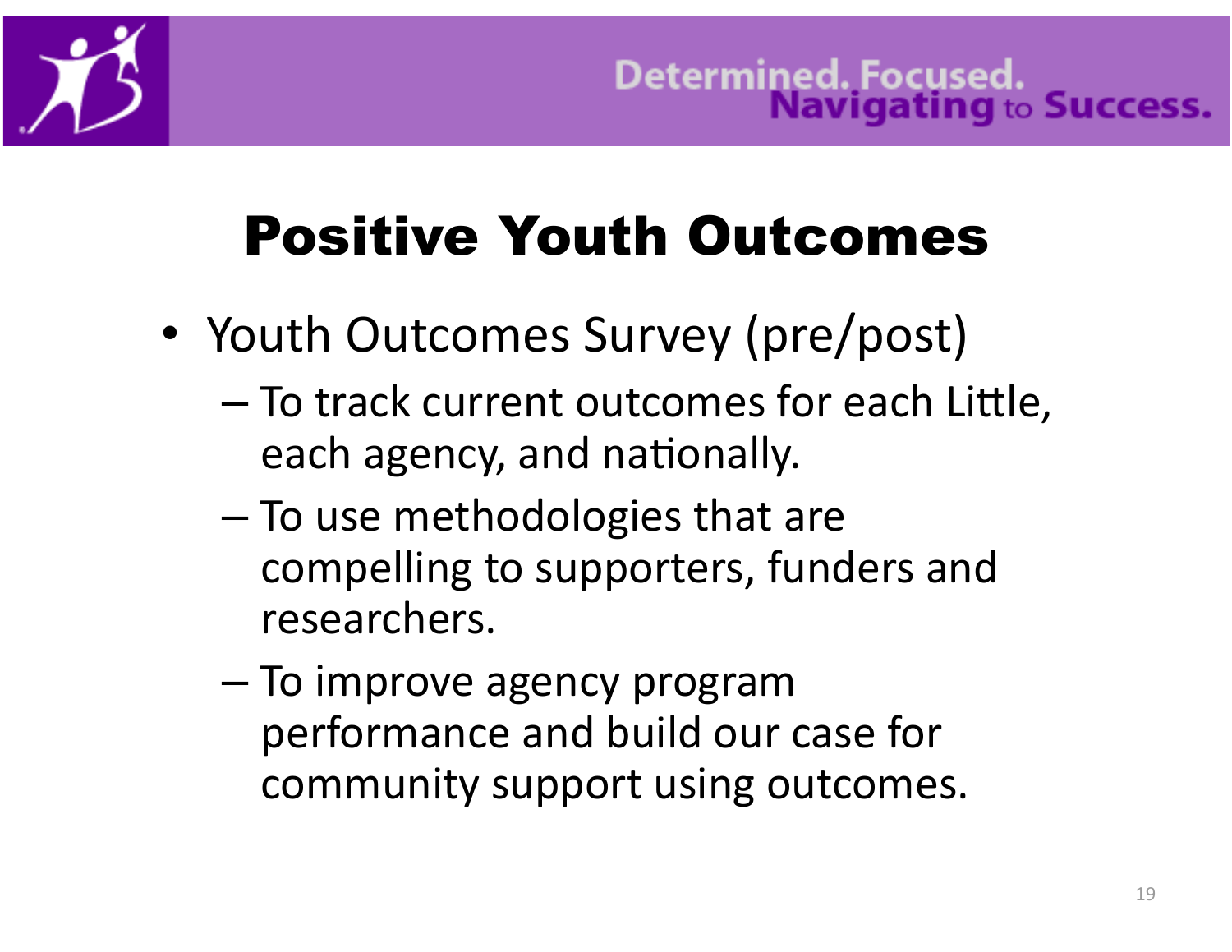

### **Summary of the Youth Outcomes Survey**

- Academics
	- Scholastic Competence
	- Educational Expectations
	- Self-Assessment of Academic Performance
- Relationships
	- Social Acceptance
	- Parental Trust
- Risky Behaviors
	- Attitudes Towards Risk